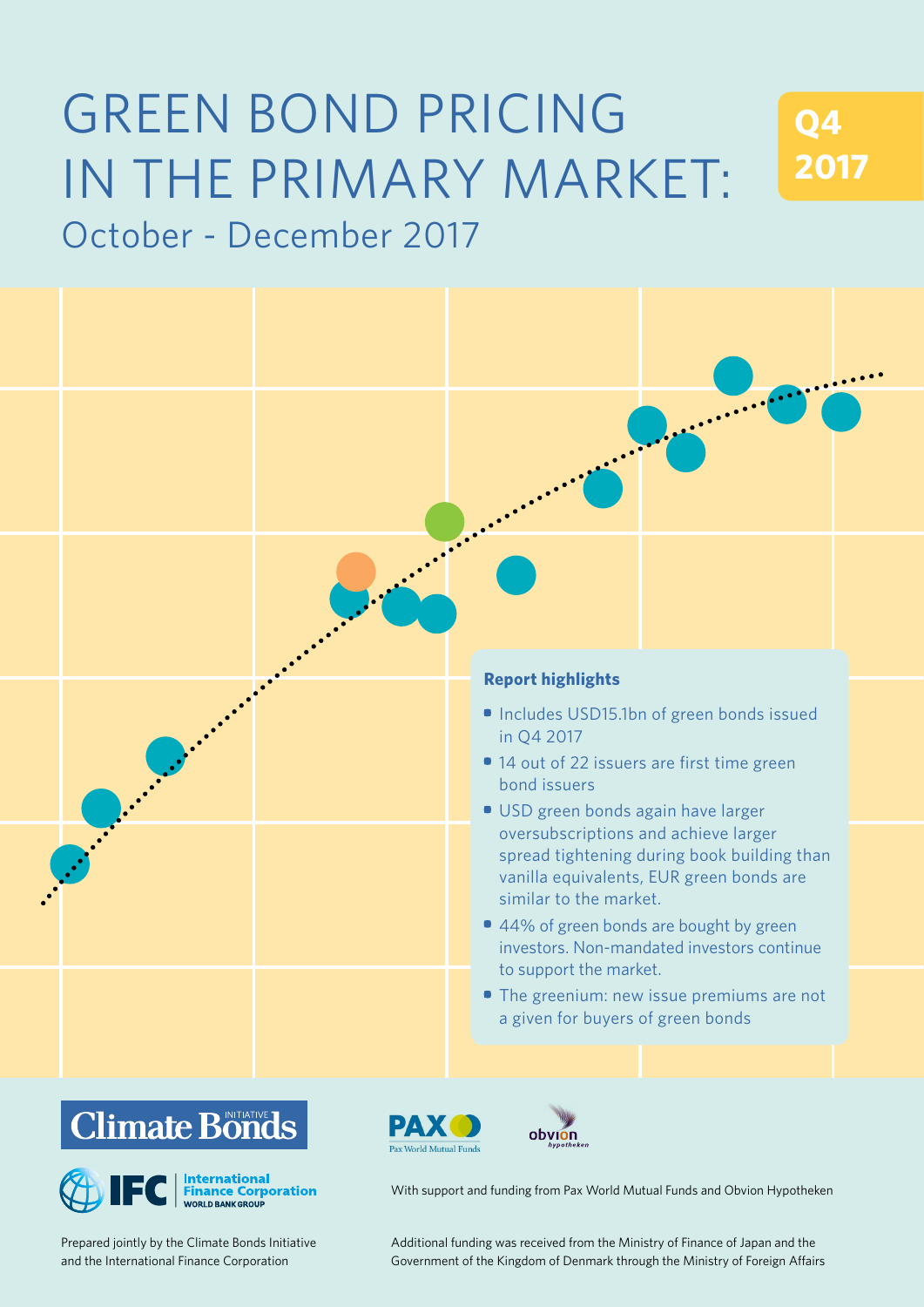#### **Introduction**

This is the fourth paper in our series examining the behaviour of green bonds in the primary markets and completes a full two years of data observation. This paper includes qualifying green bonds issued during the fourth quarter (Q4) of 2017 and employs similar metrics to those used in previous papers. Future papers on this topic will be semi-annual.

During Q4 2017, 105 green bonds were issued and their combined face value totals USD39.7bn<sup>1</sup>. This paper covers 23 labelled green bonds with a total face value of USD15.1bn (vs. USD15.4bn in our Q3 paper). The bonds are split 15 EUR and 8 USD. The breadth of available data remains poor, and the 23 bonds were chosen based on parameters designed to capture the most liquid portion of the market (see methodology discussion on page 13). Where possible we have drawn out trends encompassing observations made in prior papers.

#### **Report Highlights**

**• 44% of green bonds were allocated to green investors**

This is a small decline quarter on quarter (47% in Q3 2017), reinforcing support coming from all sources

#### **See more on page 5**

**of six exhibited greenium**

The sample is limited to 6 of the 23 bonds covered in this paper due to a lack of comparable bonds. We have built yield curves for 42 bonds issued over the last 24 months. More do not exhibit a new issue premium than do.

**See more on page 6**

**• USD green bonds are more oversubscribed than vanilla equivalents**

This has been the case for the last three quarters. EUR green bonds tend to achieve similar book cover to vanilla equivalents

#### **See more on page 4**

The numbers are lower than in prior quarters. Normally, EUR green bonds price the same or slightly better than vanilla equivalents and perform well in the immediate secondary market, with at least 70% beating indices and performing well against vanilla baskets. USD bonds continue to lag in the immediate secondary market.

**See more on pages 9**

This has held true for the last 3 quarters. EUR results are mixed.

**See more on page 3**

#### **Market developments**

In the conclusion of our last publication, we included some remarks about the lack of diversification in the green bond market, noting that most of the green corporate bond issuance had been in the utility, real estate, and financial sectors which would prohibit investors from constructing a balanced green bond portfolio. Further, we would like to see existing issuers consolidate their commitment to a sustainable future by returning to the bond market and building out green bond curves. This paper includes 23 green bonds from 22 issuers. 14 of those issuers brought green bonds to the market for the first time:

- German Landesbank LBBW
- Japanese bank Mizuho
- Japanese bank Sumitomo Mitsui
- Nordic / Baltic banking group Swedbank
- Italian Railway operator Ferrovie dello Sato
- German utility Innogy first German
- corporate to issue a green bond
- **Spanish energy firm Gas Natural Fenosa**
- Danish power company Orsted
- **Italian electricity and gas distributor Iren** • Deutsche Hypothekenbank issued its first green Pfandebrief
- China Nuclear
- **American energy services company** Avangrid
- **Indian PowerFinance**
- **Indian Railways**

We note that this does not bring any additional sector diversity, with these bonds all coming from utility, real estate, and financial corporate issuers. However, these issuers are sending positive signals to investors, and could become repeat visitors to the market. Among the green bonds meeting the criteria for inclusion in this paper, Berlin Hyp, Development Bank of Japan, IFC, Nederlandse Water (NEDWBK), Swedbank, Toyota, and Westpac have all issued green bonds before.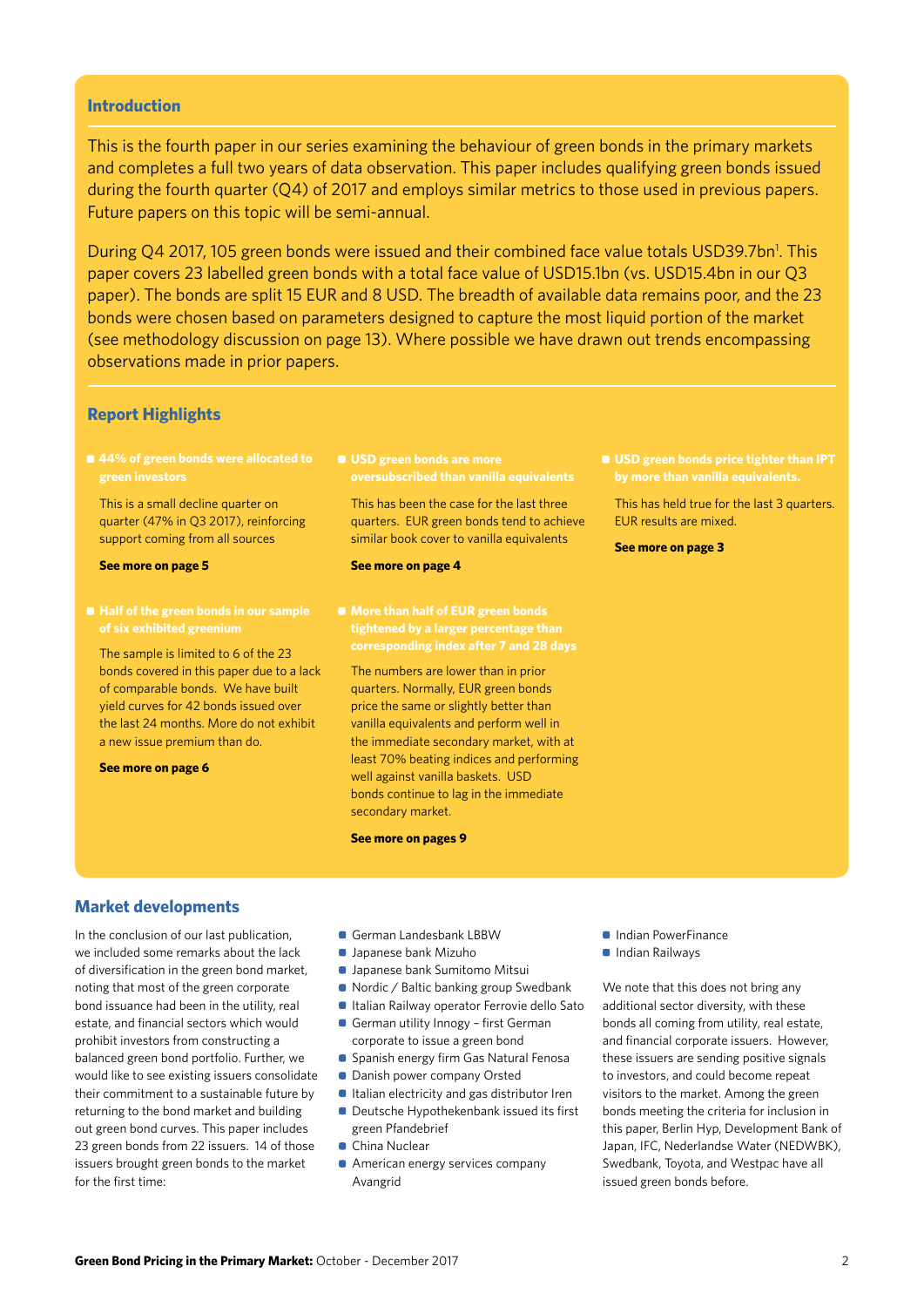# **1. Order Books and Initial Price Thoughts (IPT): USD green bonds achieve larger oversubscription and price tighter than IPT by more than vanilla bonds**

**• EUR:** Average oversubscription is 2.9x for green bonds, and 3x for vanilla bonds. Final pricing average -11bps than IPT, compared to market average of -13bps.

**• USD:** Average oversubscription is 2.7x for green bonds, and 2.2x for vanilla bonds. Final pricing average -13bps than IPT for both green and vanilla bonds.

Oversubscription and bonds pricing tighter than IPT are normal features of the bookbuilding process. We would not expect green bonds to behave any differently from vanilla counterparts in this regard, particularly given prevailing market conditions. However, there are some differences between USD and EUR denominated bonds which have held steady over the past three quarters. Q4

2017 is the third consecutive quarter that we have seen USD green bonds achieve average larger book cover than vanilla equivalents (baskets of non-green bonds – see page 13 for methodology notes), and the difference between IPT and final pricing has also, on average, been larger for USD green bonds.

During Q4 2017, EUR green bonds achieved a book cover of 2.9x, almost meeting the 3.0x for vanilla equivalents. Both green and vanilla bonds achieved book cover of 2.7x during Q3, and green bonds achieved 2.3x compared to vanilla cover of 2.2x during Q2. Based on these data observations, the averages for vanilla and green bonds are +/- 0.1x, so no different. In terms of the differences between IPT and final price, the vanilla bonds (-13bps) tightened more aggressively than the green bonds (-11bps) in Q4 2017. In Q3, the green bonds (-11bps) beat vanilla equivalents (-9bps), but during Q2 the green bonds (-6.3bps) lagged the vanilla (-9.4bps).

German utility Innogy achieved the highest book cover among our green bond sample. Innogy's 10-year green debut was originally marketed as a EUR500mm deal. The bond was increased to EUR850mm after it attracted an orderbook of EUR4.2billion, which was 4.9 times the final deal size, and pricing settled at 18bp less than IPT. We note that this bond went on to tighten in the immediate secondary market (see page 8).

Demand for benchmark sized green bonds is clearly robust, particularly in the USD denominated space, where the market is relatively less developed than the EUR equivalent. We are unable to determine whether these advantages translate into a greenium, because of a lack of available yield curve data. (See page 6 for detailed discussion on greenium)

**Methodology notes:** We could not find book size data for Power Finance Corp 2027.



# **6 out of 15 EUR green bonds tightened more than their basket during the pricing process**



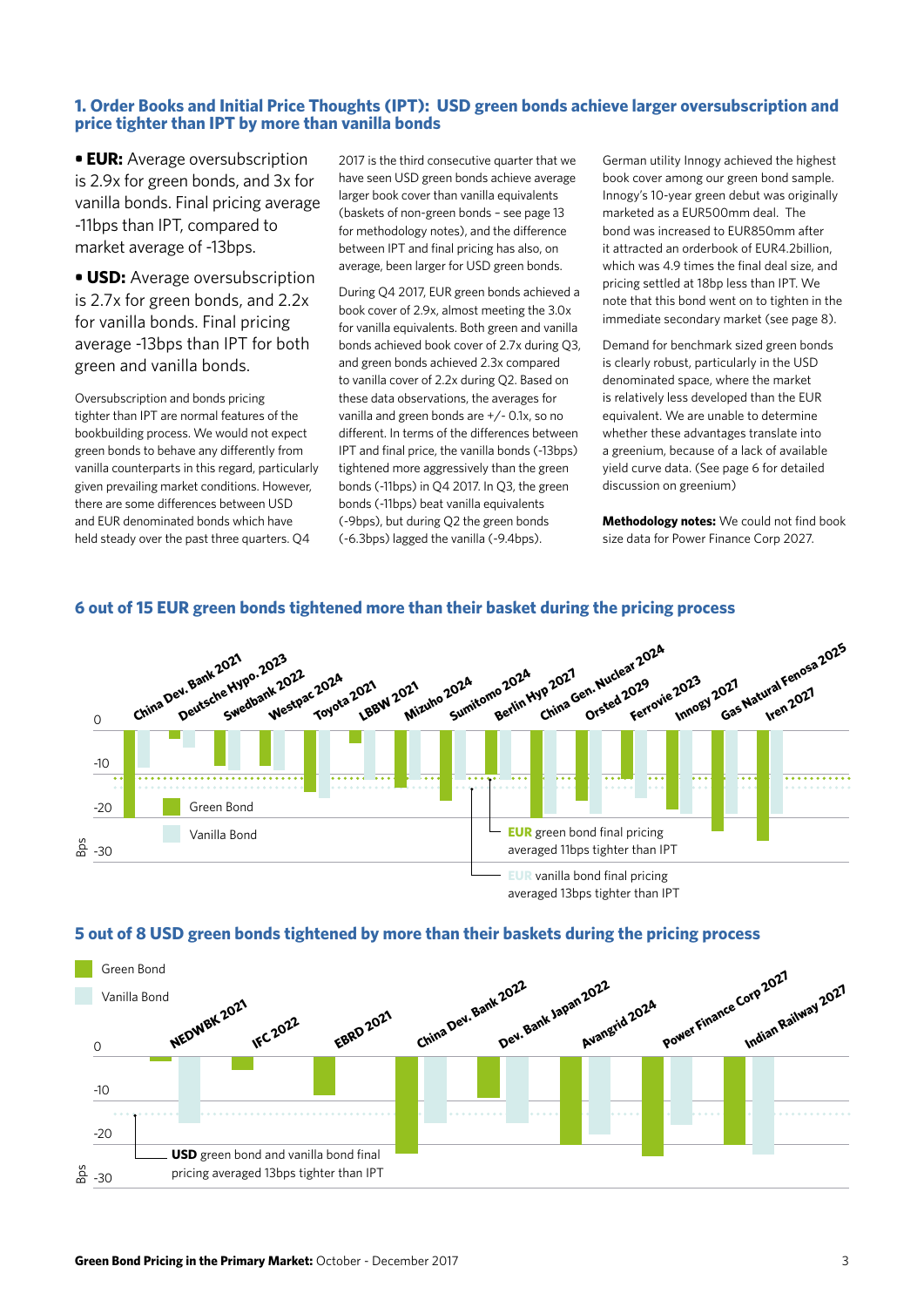

# **7 out of 15 EUR green bonds acheived the same as or larger oversubscription than vanilla equivalents**



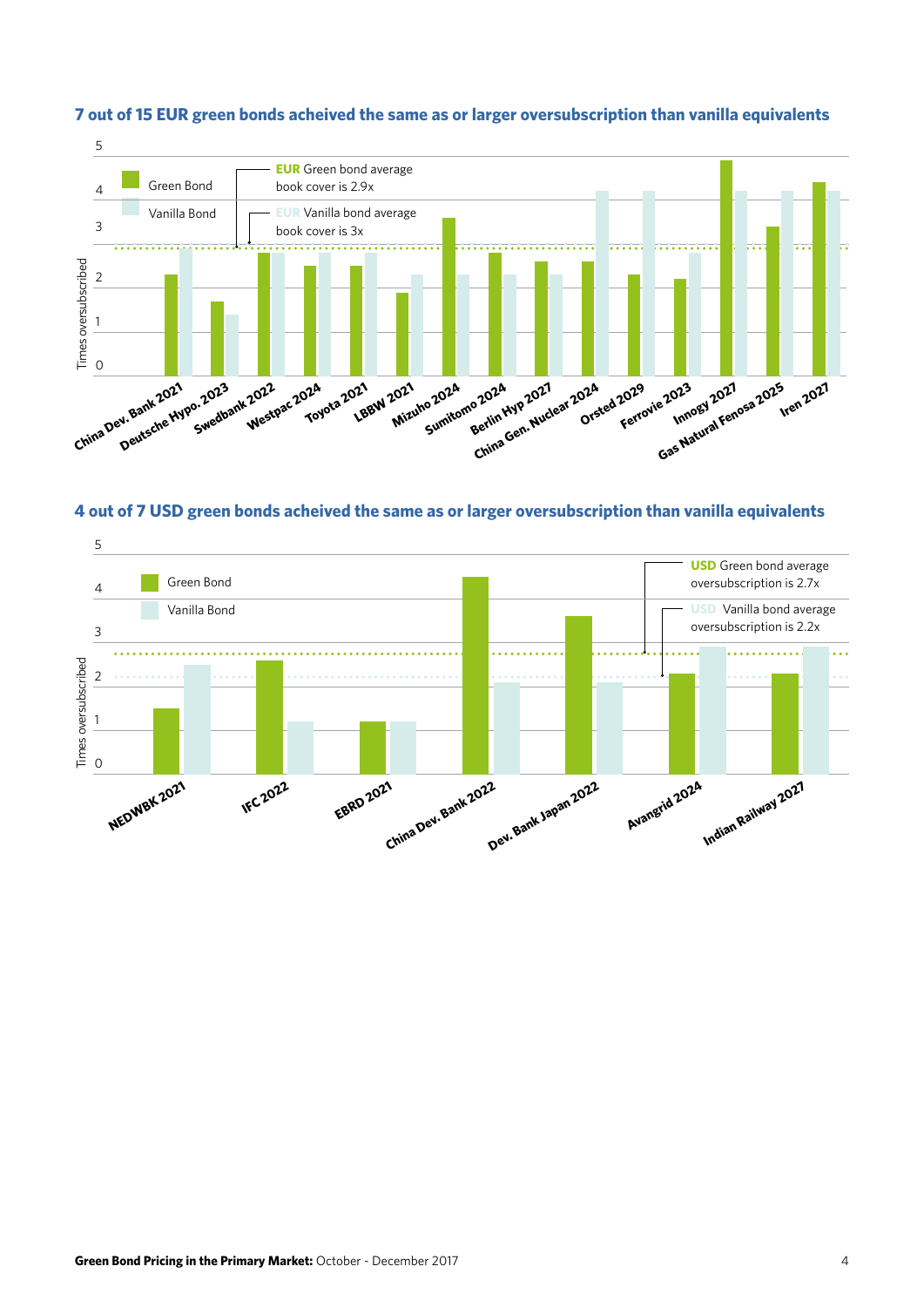# **2. Green allocation impact: 44% of the amount raised through green bonds was allocated to green investors**

**•** 44% of the amount raised through green bonds in our sample was allocated to those labelling themselves as socially responsible or green investors.

Green bonds can introduce issuers to a broader investor base than they would otherwise have access to, including those labelling themselves as green. Bookrunners suggest that this additional investor base can contribute to tighter pricing for green bonds. We approached all issuers in our Q4 sample and 13 of them replied and were willing to disclose the percentage of their deals allocated to green investors.

The responses ranged from 72% (Swedbank 2022) down to 24% (Indian Railway 2027), and the overall average was 44%. As Indian Railway was the only EM<sup>2</sup> issuer to respond to our request, we cannot draw any conclusions

about this dimension. We have gathered this data for qualifying green bonds issued since April 2017, and summary results are tabulated below. We can see that the average allocation to green bond funds has declined slightly each quarter. This may be due to tightening credit spreads but we cannot say for sure. However, we can see that green bonds in our sample are oversubscribed and achieved price improvements during the pricing process. This means that the market continues to receive healthy support from all types of investor which is precisely what is required to absorb the necessary growth of the market.

Green bonds tend to be bought by investors falling into one of the following three categories: 1. Dedicated green bond funds, 2. No dedicated mandate, but deliberately active in green bonds, 3. Those for whom the green label is not relevant to investment decisions. The second category encompasses the investors who got the

market going and have supported it to date. These investors buy bonds because they are green, and fit their credit preferences, but are not compelled to do so by policy guidelines

**Methodology notes:** Green investor information is provided by each issuer and taken at face value. There is no universal definition of a green investor. This data relies on self-disclosure from buyers who may have green allocations within a portfolio but may not only use the green allocation to buy the bond. Alternatively, buyers may claim to be using green allocations in the hope of receiving more bonds, and then park the bonds in non-green portfolios. We note that investors such as Amundi, AXA IM, Blackrock, Calvert, Mirova, Nikko AM, and PIMCO have dedicated green bond portfolios (category 1), while others such as AP4 actively buy green bonds to fulfil a pervasive ESG strategy (category 2).



# **44% of green bonds were allocated to green investors**

# **Half of the green bonds in our sample over the last three quarters have been allocated to green investors**

| <b>Observation</b><br>period | % of green bonds allocated<br>to green bond funds | <b>Developed</b><br><b>Markets</b> | <b>Emerging</b><br><b>Markets</b> | No. of bonds<br>in sample |
|------------------------------|---------------------------------------------------|------------------------------------|-----------------------------------|---------------------------|
| Q2 2017                      | 54%                                               | 62%                                | 25%                               | 13                        |
| Q3 2017                      | 47%                                               | 54%                                | 33%                               | 16                        |
| Q4 2017                      | 44%                                               | 46%                                | 24%                               | 13                        |
| <b>Averages</b>              | 48%                                               | 54%                                | 27%                               |                           |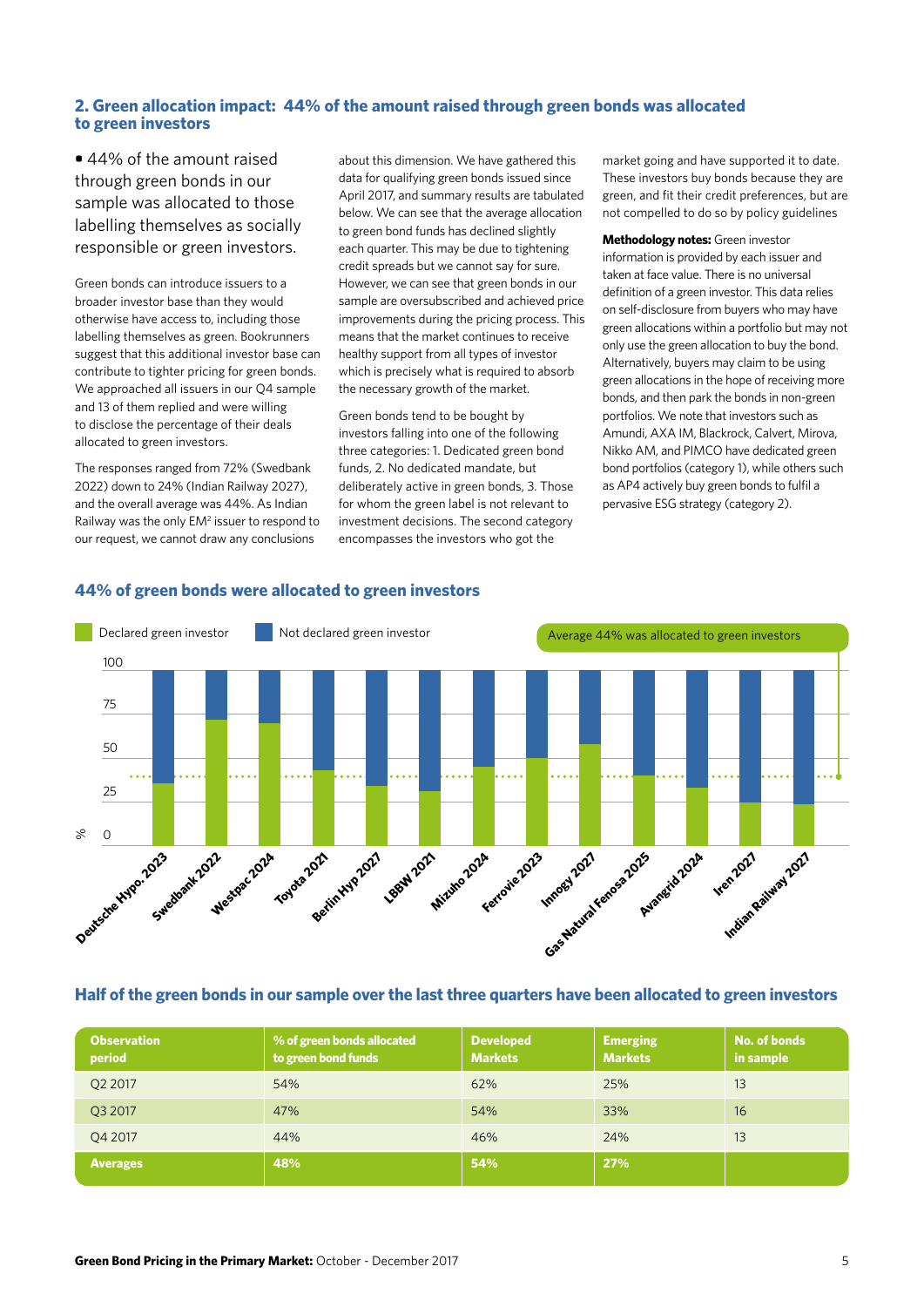### **3. The Greenium: 3 out of 6 bonds exhibited a greenium**

**•** 3 bonds priced inside their curves = greenium

# **•** 3 bonds priced outside their curves = new issue premium

The new issue premium is extra yield that a buyer gets, and a seller pays, for a new bond, when compared to where seasoned bonds from the same issuer are trading in the secondary market. A new issue premium is a standard feature of the bond market, and an issuer bears this cost to attract new investment. Occasionally, a bond may be issued at a higher price and lower yield than existing debt, and the bond will sit inside its own yield curve. This is known as a new issue concession, or when present in green bonds, a greenium. Intuition suggests that a bond being green should not influence its price. Green bonds rank pari passu (on equal footing) with bonds of the same rank and issuer. There is no credit enhancement to explain pricing differences, and issuers of green bonds incur additional costs such as certification and third-party review. Market dynamics such as supply, uncertainty surrounding interest rates, and geopolitical issues can influence final pricing for vanilla and green bonds alike.

For this analysis, our sample includes just 6 out of the 23 green bonds covered in this paper. A lack of comparable bonds limits the sample size.

The results of this exercise are mixed, which is consistent with what we concluded in our earlier papers. Three bonds priced inside their curves, exhibiting a greenium, three outside. Throughout 2016 and 2017 we have built new issue curves for 42 green bonds. The highest number of bonds still deliver a traditional new issue premium (19 green bonds), but combining bonds priced inside the curve (13 green bonds), thus exhibiting a greenium, with those priced on the curve (10 green bonds), 55% of bonds did not exhibit a new issue premium. This split tells us that investors cannot automatically expect to receive a new issue premium. Because the group of bonds is small and mixed, we cannot make any further inferences about sector or currency.

In our last paper, we touched on the topic of secondary market green curves, we cannot elaborate any further on this because none of the bonds in our Q4 sample have secondary market green curves yet.

**Methodology notes:** We use yield on issue date, which reflects the price the green bond offered on the issue date. For comparable bonds, we have used yield to convention mid. For all bonds, we have used modified duration to mid, and all data is as of the announcement date of the green bond. The modified duration is the percentage price change of a security for a given change in

yield. Modified duration increases with risk. First, we plot seasoned vanilla bonds (blue dots), and fit a 2nd order polynomial curve. Next, we overlay any seasoned green bonds (orange), finally, we add our subject bond (green). We have included bonds in our sample with a minimum of 4 comparable bonds. Comparable bonds used for this analysis must fit the specification for green bond selection described on page 13 except the use of proceeds is not limited. Bonds must share the same credit rating and payment rank as the green bond and have been issued after 01/01/2010.

#### **New issue premiums for green bonds in our sample, 2016 & 2017**





2.5

#### **China Dev. Bank 2022 USD - exhibited new issue premium**

# **Dev. Bank of Japan 2022 USD - exhibited new issue premium**



3 6 9 12 15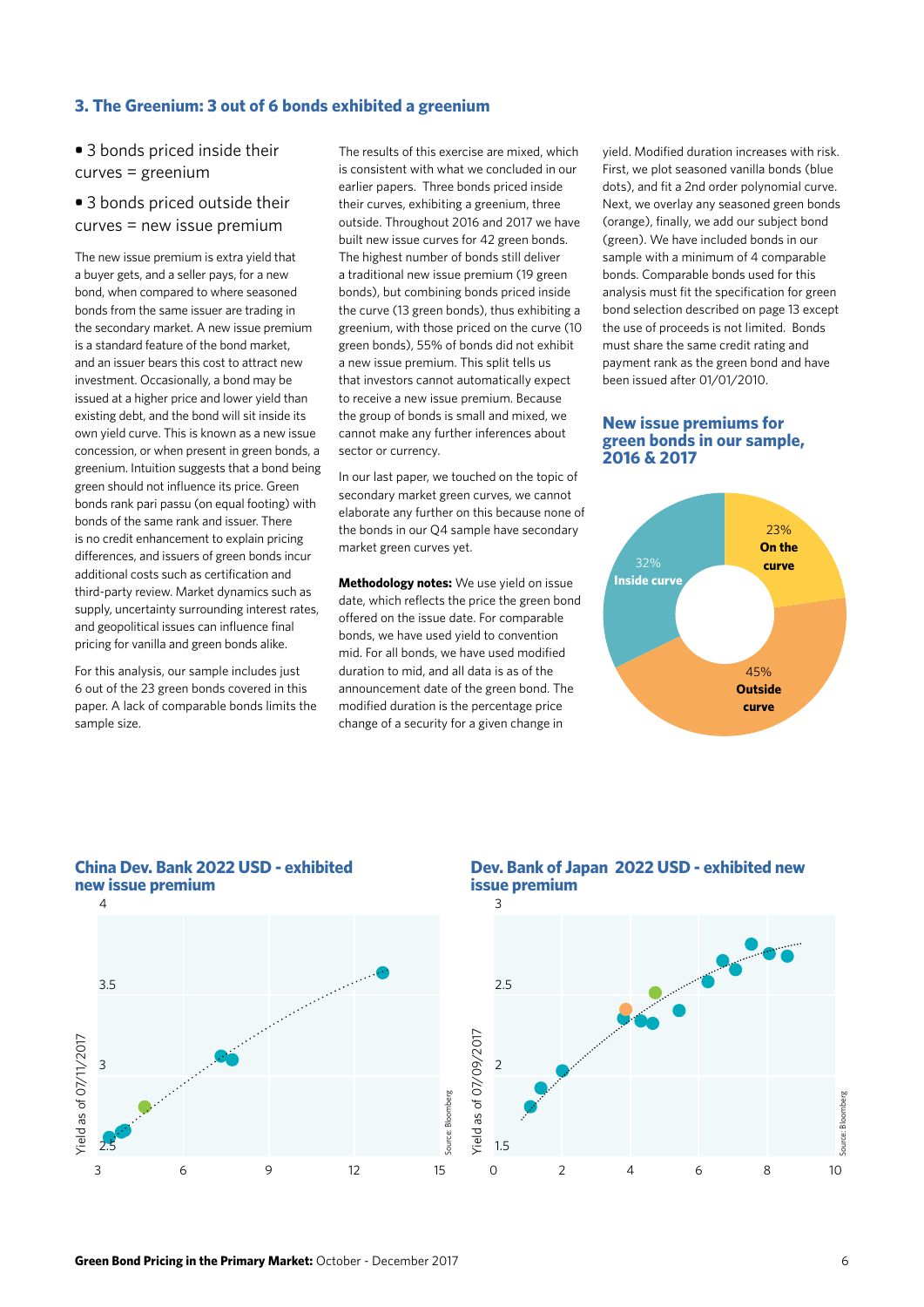



**Sumitomo 2024 EUR - exhibited slight greenium** 





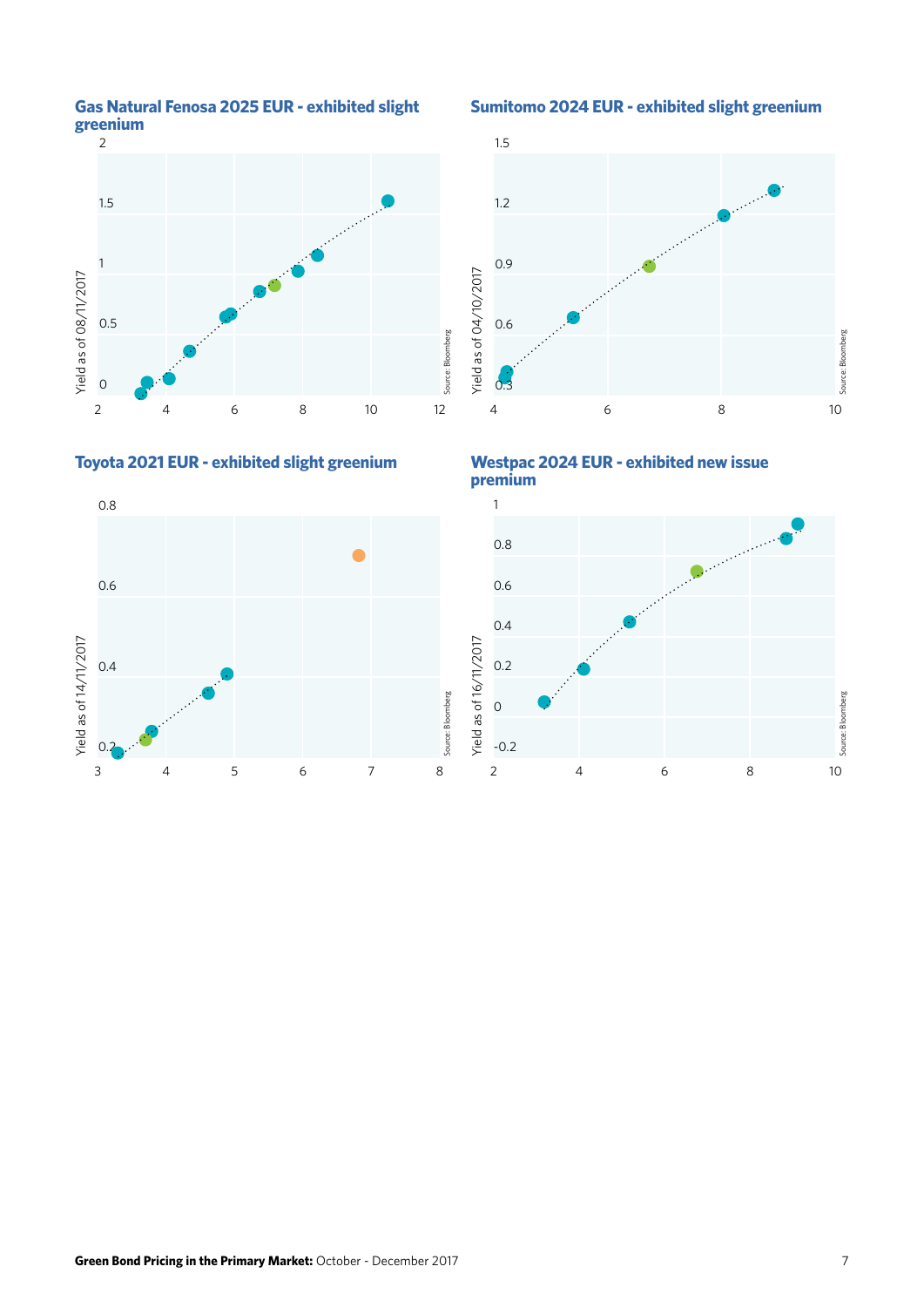#### **4. Performance against comparison basket: Green bond spreads tighten in the secondary market**

**•** One third of green bonds in our sample had larger price improvements than vanilla equivalents after 7 and 28 days.

Bond prices normally increase on the 'break' when they start trading in the secondary market. If bonds are issued early in the month this is an opportunity for managers to chalk up some off-benchmark performance, before bonds enter indices at month end.

57% of our Q4 green bonds sample by number had tightened 7 days post announcement date. After 28 days, 74% of our sample had tightened. Most of the vanilla baskets had tightened after 7 (95%) and 28 days (91%).

In terms of relative tightening, a third of green bonds in our sample had larger price improvements than vanilla equivalents after 7 and

28 days. Among the EUR bonds that tightened more than their baskets are two bonds from Chinese issuers: China Dev. Bank 2021, and China Gen. Nuclear 2024. Both offer investors exposure to green debt from an EM domicile. Westpac 2024 and Mizuho 2024 also tightened more than their baskets after both 7 and 28 days, along with Innogy 2027, which also had the largest book cover in our sample. Among the USD bonds, NEDWBK 2021 and Avangrid 2024 both tightened more than their respective baskets after 7 and 28 days.

**Methodology Notes:** 7 calendar days includes 5 data observations. 28 calendar days includes 20 data observations.

Our vanilla baskets include bonds that share, as closely as possible, the same characteristics as the green bonds in our sample in terms of currency, sector, credit rating, and maturity, and were issued during Q4 2017. The 7 and 28-day periods are not necessarily overlapping and are not necessarily the same for all bonds in the basket. These metrics are calculated for each bond in the basket and then averaged.

Baskets include bonds issued between 30th September and 31st December 2017 and that fit the parameters described on page 13, except that the use of proceeds is not stated as green. The resulting baskets are a proxy for how else the money could have been invested within the three-month observation period. The number of bonds in each basket ranges from one to 11 bonds. Summary statistics of the baskets are on pages 13 and 14. We understand that bonds behave differently according to when in the month they are issued and acknowledge that geopolitical events can influence bond prices. We have designed this proxy to circumvent the fact that green and vanilla bonds sharing similar characteristics are rarely issued on the same day.

### **EUR Green bonds - Spread changes compared with baskets of vanilla bonds**

| <b>Bond</b>                    | <b>Spread change</b><br>1 week | <b>Spread change</b><br>1 week, basket | <b>Greater than</b><br><b>basket</b> | <b>Spread change</b><br>1 month | <b>Spread change</b><br>1 month, basket | <b>Greater than</b><br><b>basket</b> |
|--------------------------------|--------------------------------|----------------------------------------|--------------------------------------|---------------------------------|-----------------------------------------|--------------------------------------|
| <b>China Dev. Bank 2021</b>    | $-5.28$                        | $-1.11$                                | $\checkmark$                         | $-6.56$                         | $-5.23$                                 | $\checkmark$                         |
| Deutsche Hypo. 2023            | 1.31                           | 0.10                                   | $\boldsymbol{\times}$                | $-0.56$                         | $-0.69$                                 | $\boldsymbol{\times}$                |
| <b>Swedbank 2022</b>           | $-1.01$                        | $-2.70$                                | $\boldsymbol{\times}$                | $-3.18$                         | $-5.34$                                 | $\boldsymbol{\mathsf{x}}$            |
| <b>Westpac 2024</b>            | $-5.57$                        | $-2.70$                                | $\checkmark$                         | $-7.72$                         | $-5.34$                                 | $\checkmark$                         |
| Toyota 2021                    | 1.16                           | $-0.92$                                | $\boldsymbol{\times}$                | $-3.11$                         | $-3.73$                                 | $\boldsymbol{\times}$                |
| <b>LBBW 2021</b>               | $-3.69$                        | $-5.28$                                | $\boldsymbol{\times}$                | $-0.60$                         | $-6.97$                                 | $\boldsymbol{\times}$                |
| <b>Mizuho 2024</b>             | $-7.33$                        | $-5.28$                                | $\checkmark$                         | $-8.53$                         | $-6.97$                                 | $\checkmark$                         |
| Sumitomo 2024                  | $-2.29$                        | $-5.28$                                | $\boldsymbol{\times}$                | $-4.34$                         | $-6.97$                                 | $\mathbf x$                          |
| <b>Berlin Hyp 2027</b>         | $-1.60$                        | $-5.28$                                | $\boldsymbol{\times}$                | $-5.78$                         | $-6.97$                                 | $\boldsymbol{\times}$                |
| China Gen. Nuclear 2024        | $-17.32$                       | $-4.73$                                | $\checkmark$                         | $-18.96$                        | $-9.93$                                 | $\checkmark$                         |
| <b>Orsted 2029</b>             | 0.29                           | $-4.73$                                | $\boldsymbol{\times}$                | $-9.86$                         | $-9.93$                                 | $\overline{\mathbf{x}}$              |
| <b>Ferrovie 2023</b>           | 0.29                           | $-0.92$                                | $\boldsymbol{\times}$                | $-0.15$                         | $-3.73$                                 | $\boldsymbol{\times}$                |
| Innogy 2027                    | $-7.21$                        | $-4.73$                                | $\checkmark$                         | $-19.08$                        | $-9.93$                                 | $\checkmark$                         |
| <b>Gas Natural Fenosa 2025</b> | 5.44                           | $-4.73$                                | $\boldsymbol{\times}$                | 2.52                            | $-9.93$                                 | $\boldsymbol{\times}$                |
| <b>Iren 2027</b>               | 4.32                           | $-4.73$                                | $\boldsymbol{\times}$                | $-2.76$                         | $-9.93$                                 | $\boldsymbol{\times}$                |

#### **USD Green bonds - Spread changes compared with baskets of vanilla bonds**

| <b>Bond</b>                    | <b>Spread change</b><br>1 week | <b>Spread change</b><br>1 week, basket | <b>Greater than</b><br><b>basket</b> | <b>Spread change</b><br>1 month | <b>Spread change</b><br>1 month, basket | <b>Greater than</b><br><b>basket</b> |
|--------------------------------|--------------------------------|----------------------------------------|--------------------------------------|---------------------------------|-----------------------------------------|--------------------------------------|
| <b>NEDWBK 2021</b>             | $-22.60$                       | $-0.54$                                | $\bm{\nabla}$                        | $-22.60$                        | $-0.76$                                 | $\checkmark$                         |
| <b>IFC 2022</b>                | n/a                            | $-1.35$                                |                                      | 2.60                            | 1.40                                    | ×                                    |
| <b>EBRD 2021</b>               | 1.80                           | $-1.35$                                | $\boldsymbol{\times}$                | 1.80                            | 1.40                                    | $\boldsymbol{\times}$                |
| <b>China Dev. Bank 2022</b>    | $-0.86$                        | $-0.72$                                | $\boldsymbol{\mathcal{J}}$           | $-1.87$                         | $-1.10$                                 | $\checkmark$                         |
| Dev. Bank of Japan 2022        | $-19.80$                       | $-0.72$                                | $\blacktriangledown$                 | $-6.20$                         | $-1.10$                                 | Reuters<br>$\blacktriangledown$      |
| <b>Avangrid 2024</b>           | n/a                            | $-3.38$                                |                                      | 0.51                            | $-6.84$                                 | ×                                    |
| <b>Power Finance Corp 2027</b> | 4.02                           | $-0.02$                                | ×                                    | 4.08                            | $-1.68$                                 | ×                                    |
| <b>Indian Railway 2027</b>     | 0.01                           | $-13.15$                               | $\boldsymbol{\times}$                | 0.27                            | $-13.42$                                | $\boldsymbol{\times}$                |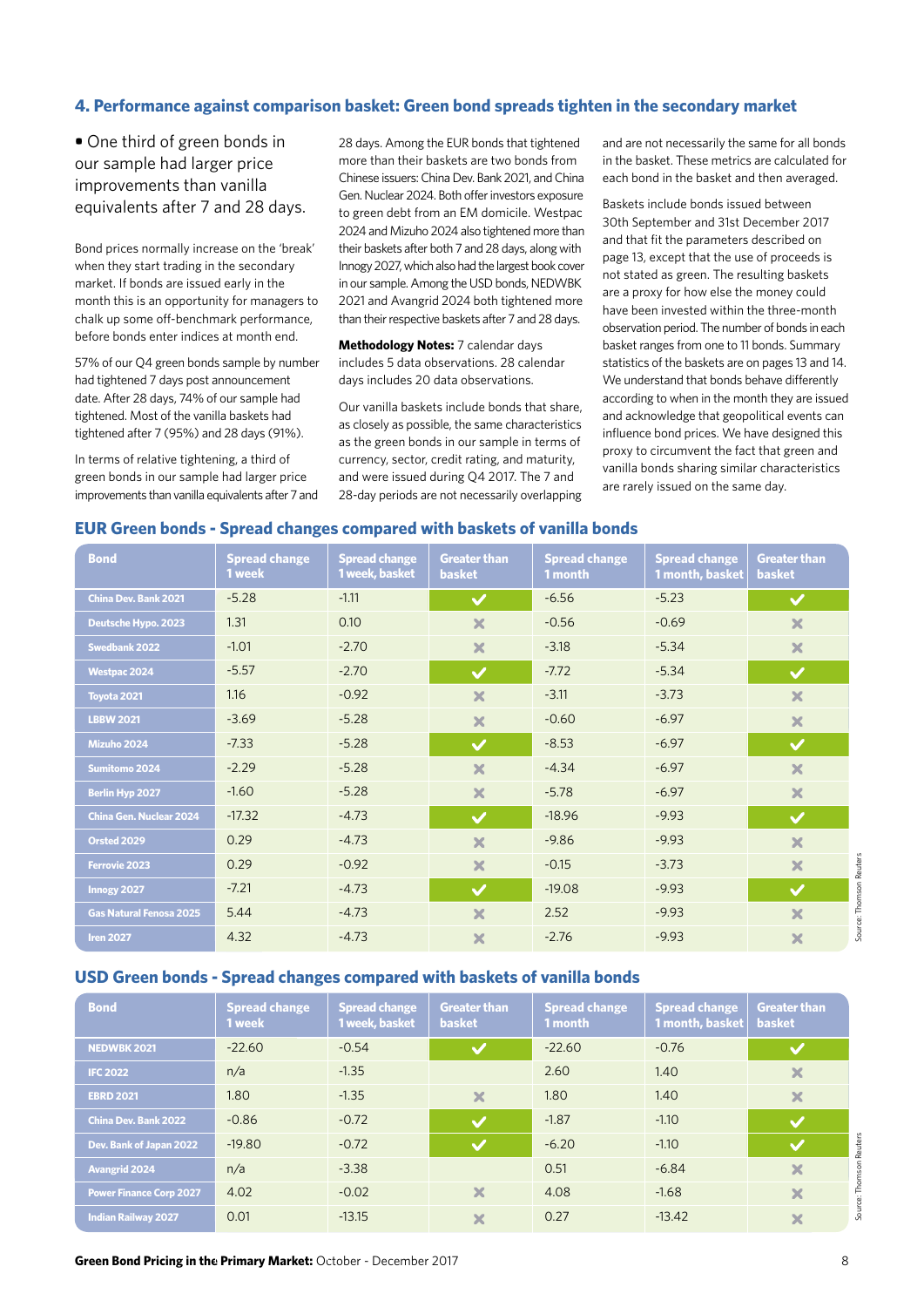# **5. Performance against indices: Just over half of green bonds outperform indices 28 days after announcement date**

**•** 7 days after announcement 47% tightened more than corresponding index

**•** 28 days after announcement 52% tightened more than corresponding index

Comparing bonds to indices gives us an indication of how bonds have performed versus 'the market', or similar risk.

During Q4, 47% of green bonds in our sample had tightened by more than their corresponding index 7 days after announcement date, rising to 52% after 28 days.

Splitting this out by currency, more EUR bonds tightened by a greater percentage than their index, compared to the USD green bonds. After 7 days, 53% of EUR green bonds had tightened by more than their corresponding index versus 33% of USD green bonds. After 28 days, that number was 66% for EUR green bonds, and 25% for USD green bonds.

Below is a table summarising the results of this exercise over the past two years. So far, more EUR bonds have tightened by a larger percentage than their index compared to the USD denominated bonds on a consistent basis. We suspect this is because the USD green bond market is relatively smaller than in EUR, and there is less opportunity.

**Methodology notes:** To isolate the performance of a green bond we would need to compare it to an index from which green bonds were actively excluded. In the absence of such indices, we have used standard iBoxx indices<sup>3</sup>. The indices are partitioned by currency, asset class, tenor, and credit rating where possible, all of which can influence the performance of a bond. As a result, green bonds are compared to an index comprising bonds sharing similar characteristics. For example, EUR Mizuho 2024 is matched with the iBoxx EUR Corporates a 5-7 Index.

7 calendar days includes 5 data observations. 28 calendar days includes 20 data observations.

# **Percentage of bonds tightening by a greater percentage than their corresponding index after 7 and 28 days**

|            | 2016 & Q1 2017 |         | Q2 2017 |         | Q3 2017 |         | Q4 2017 |         |
|------------|----------------|---------|---------|---------|---------|---------|---------|---------|
|            | 7 days         | 28 days | 7 days  | 28 days | 7 days  | 28 days | 7 days  | 28 days |
| <b>EUR</b> | 79%            | 76%     | 85%     | 75%     | 100%    | 91%     | 53%     | 66%     |
| <b>USD</b> | 59%            | 65%     | 50%     | 33%     | 43%     | 43%     | 33%     | 25%     |
|            |                |         |         |         |         |         |         |         |

### **USD 7 days: 2 out of 6 green bonds tightened by more than their corresponding index**



# **USD 28 days: 2 out of 8 green bonds tightened by more than their corresponding indices**



**Green Bond Pricing in the Primary Market:** October - December 2017 9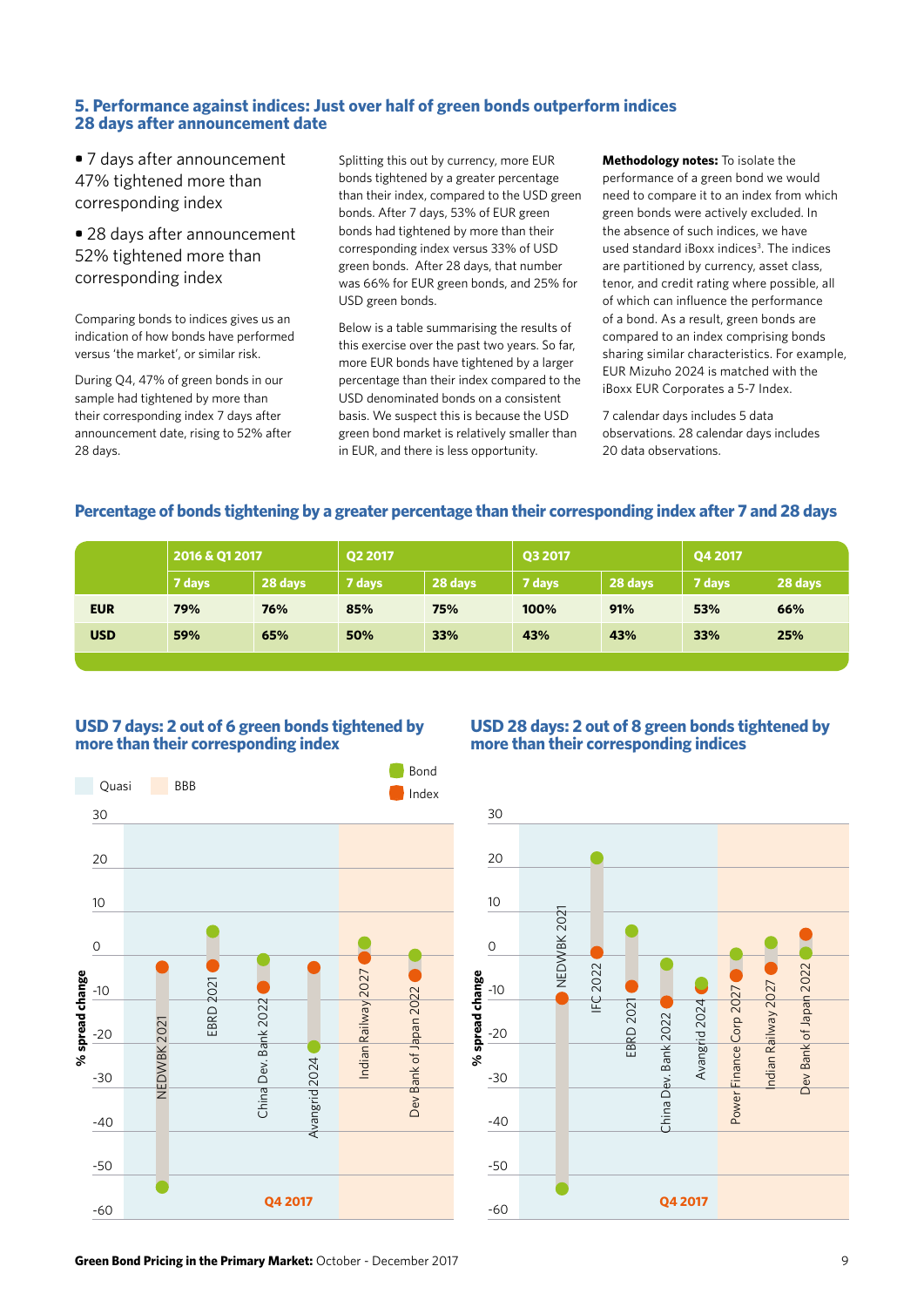

# **EUR 7 days: 8 out of 15 bonds tightened by more than their corresponding index**

# **EUR 28 days: 10 out of 15 bonds tightened by more than their corresponding index**

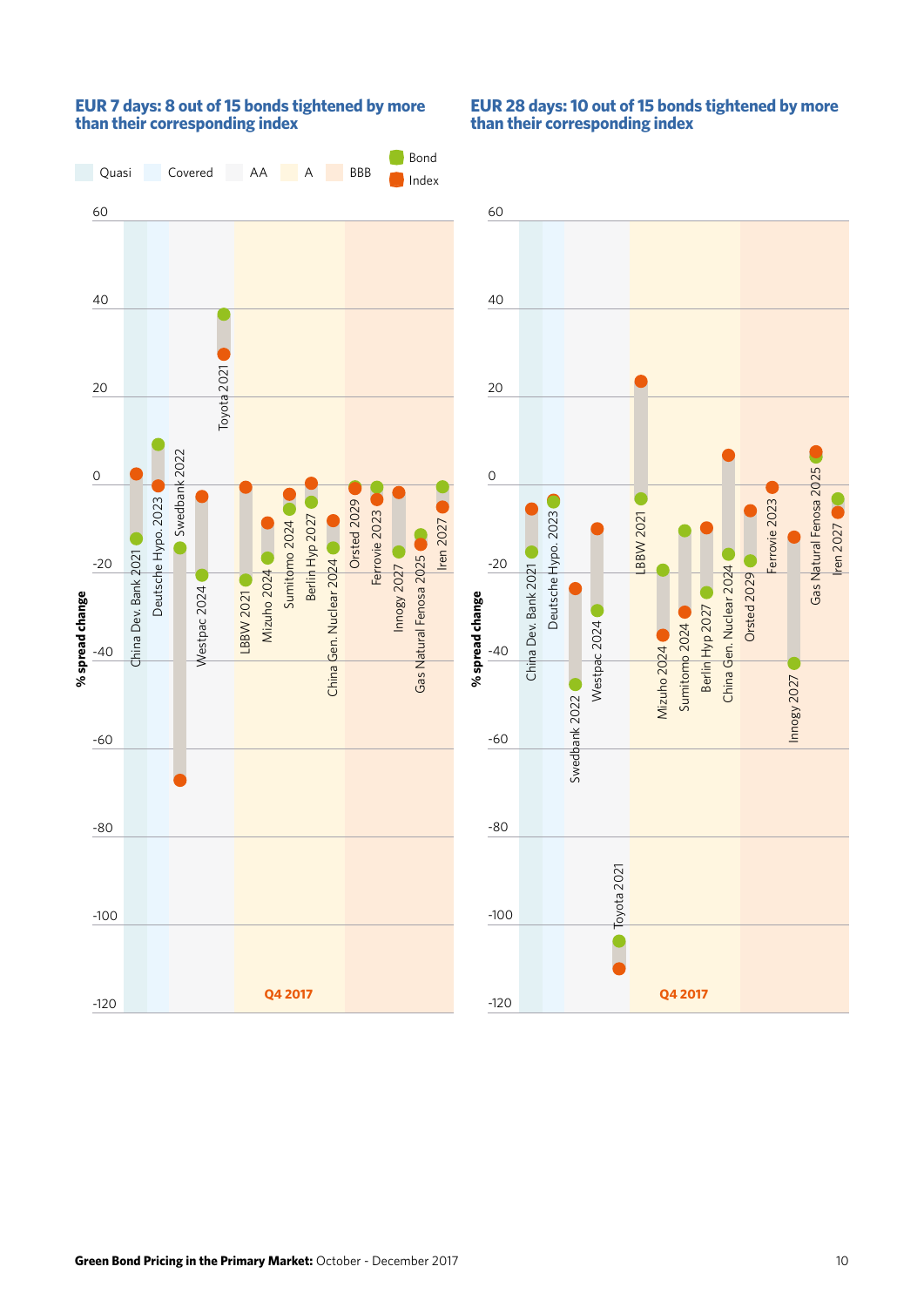#### **6. Treasurers see manifold benefits from issuing green bonds**

The distribution of green bonds can often result in a more varied investor base because of demand from green bond funds and responsible investors. As we have noted, the green bond market is supported by all types of investors. A diverse investor base may help to stabilise debt in times of volatility.

Investors may interpret green bonds as a signal of intent that an organisation is preparing to face future challenges associated with climate change. Green bonds give organisations an opportunity to reinforce their commitment to societal responsibility which can impact both internal

#### **Orsted A/S**

1.5% 26/11/2029 EUR750m, announced 16/11/2017

**Signe Nygaard Marcher Senior Funding Analyst Treasury & Funding Orsted:** *"When we decided to go to the market with a new issue, we had no doubt that we would issue a green bond. The investments we make in Ørsted reflects our company vision of a world that runs entirely on green energy, and it is therefore only natural to fund these investments with green bonds. With an oversubscribed orderbook, we can say that our first green bonds were very well received by the market."*

#### **Indian Railway Finance Corporation (IRFC)** 3.835% 13/12/2027 USD500m, announced 29/11/2017

**Mr. S. K. Pattanayak, Managing Director, IRFC said:** *"IRFC is delighted to launch its first green bond on the London Stock Exchange today. Our debut green bond is a significant bond three times oversubscribed but today we have also achieved our aim, through London, to increase our investor base across EMEA."4* **China Development Bank** 

#### **Gas Natural Fenosa Finance BV**

0.875% 15/05/2025 EUR800m, announced 08/11/2017

**Press release:** *The funds received in this operation [….] will serve to optimise the company's financial structure, increase the capital market weight, diversify the investor base with a focus on sustainability, lengthen the average debt lifetime and improve the maturities profile. All this will enable the company's already ample liquidity to be increased.5*

#### **European Bank for Reconstruction and Development (EBRD)**

1.875% 15/07/2021, USD500m, announced 28/09/2017

**Isabelle Laurent, EBRD Director, Deputy Treasurer, Head of Funding:**  *"EBRD's green bond issuance garnered broad support from the green investment community, allowing EBRD to achieve both competitive pricing and a wider investment reach."*

and external stakeholders. Treasurers are consistently happy with how green bonds place, and below of some of the remarks we have gathered pertaining to bonds included in this publication.

#### **Avangrid Inc.**

3.15% 01/12/2024 USD650m, announced 16/11/2017

**Patricia C. Cosgel Vice President Investor and Shareholder Relations, Avangrid:** *"We announced a \$500 million transaction with initial price talk at treasuries + 115 basis points. Strong interest in the transaction, bolstered by the interest of green investors that comprised 1/5th of the order book and 1/3rd of the allocations, allowed us to upsize the transaction to \$600 million and price at treasuries + 95 basis points. We were very pleased with the outcome."*

2.75% 16/11/2022 USD500m, and 0.375% 16/11/2021 EUR1.0bn, announced 07/11/2017

#### **Flora Li Deputy Director, Foreign Debt Division, Treasury & Financial Markets China Development Bank:**

*"The bonds represent China's first-ever quasi-sovereign international green bonds. The USD tranche was priced at T+78bps with a coupon rate of 2.750%, and the EUR tranche was priced at MS+43bps with a coupon rate of 0.375%, both inside CDB's secondary curves. Both tranches attracted strong interest from international investors, especially within the green and SSA investor space."6*

#### **Iren Spa**

1.5% 24/10/2027 EUR500m, announced 17/10/2017

**Massimiliano Bianco, Chief Executive Officer, Iren Spa:** *"The success of IREN's first balanced growth to the benefit all stakeholders. This strategy has been boosted further by the*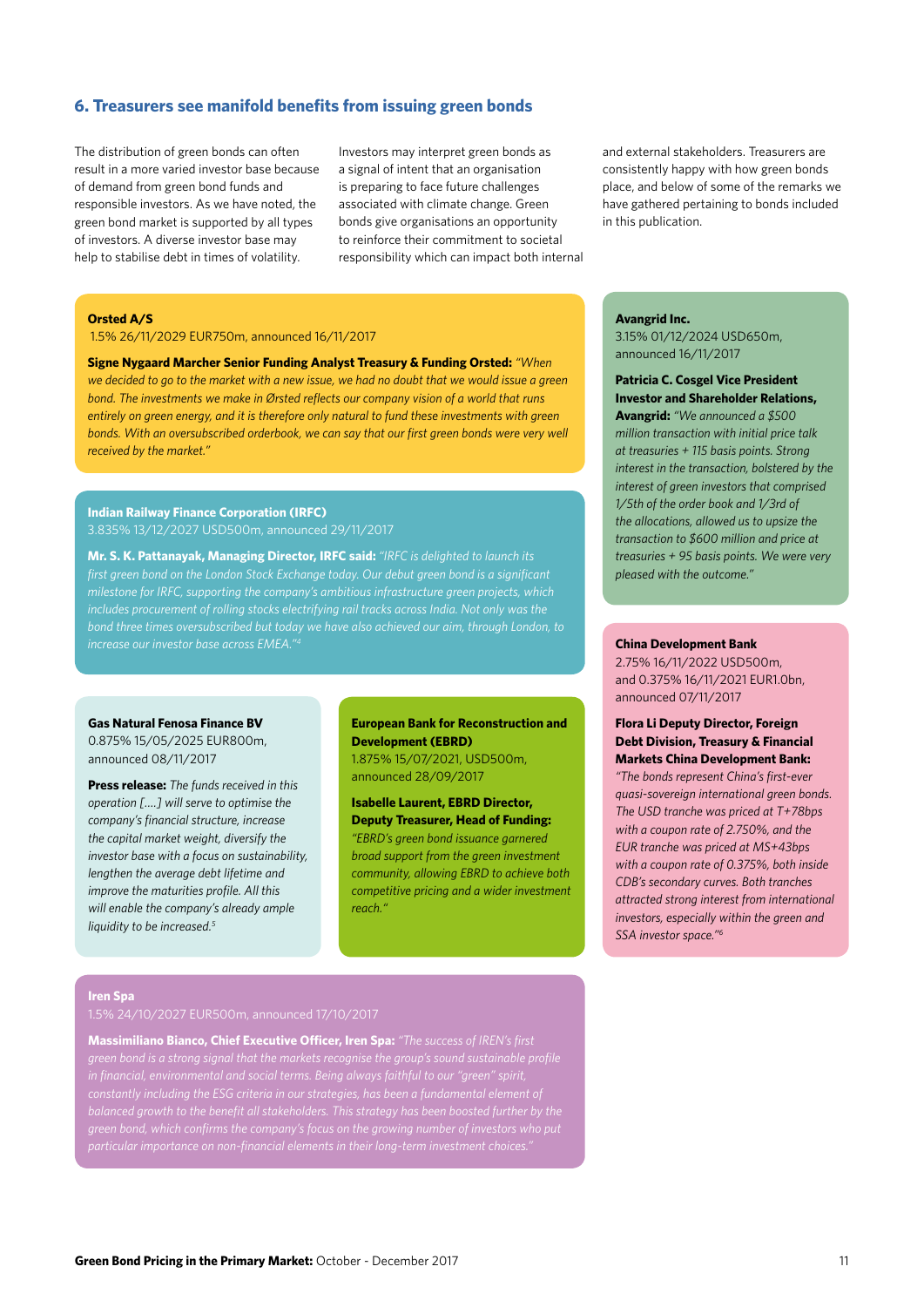# **Conclusion**

Qualifying bonds amounting to USD15.1bn were included in our analysis of the green bond market in Q4 2017. 14 of the 22 issuers are new entrants to the green bond market, bringing diversity to the pool of available bonds. However, all bonds come from the "usual sectors": quasi sovereigns, and in the corporate space, financial, real estate, and utility companies. Sector diversification remains elusive.

At issue, we note that USD green bonds appear to perform better than vanilla equivalents in terms of attracting participants and tightening spreads during the pricing process. This has remained true for the past three quarters, perhaps because the USD green bond market is relatively smaller than in EUR, and there is less opportunity.

On average, order books for EUR green bonds are similar to vanilla equivalents, while spread tightening during the pricing process shows mixed results over the last three quarters. In Q4, EUR green bonds lagged vanilla equivalents but in other quarters, green bond spreads have, on average,

narrowed more. Overall, we are pleased to see that green bonds behave no differently from other categories of bonds, in that order books are oversubscribed, and spreads tighten during the pricing process.

We note that both EUR and USD green bonds tend to be smaller than their vanilla cohort, except for those in the Utility sector (see Summary Statistics tables on pages 13 and 14). In our next publication we will examine whether relative deal size could have any effect on primary pricing metrics.

44% of the green bonds in our sample were allocated to green investors. Comparing this to the data that we have gathered over the prior two quarters, we observe a slight decline, but view this as positive given that green bonds must, and evidently do, appeal to as broad an investor base as possible.

Performance of green bonds in the secondary market appears to have softened when compared to baskets of vanilla bonds, and corresponding indices. However, more than 50% of EUR green bonds in our sample tightened more than their matched indices after both 7 and 28 days.

Issuers of green bonds have given us more positive feedback on their experiences of visiting the green bond market. The tone is extremely positive, with tighter pricing, reinforced commitment to sustainability, and engagement with stakeholders, being cited as benefits.

Over the past two years, we have witnessed downward pressure on yields. Against this backdrop it has been difficult to differentiate between asset types and determine to what degree a bond's performance is due to it being green or otherwise.

As economic measures begin to improve, and central banks start to unwind their quantitative easing strategies, we expect that there will be a repricing of risk which will extend to all asset classes. At this point, investor preferences may become more starkly observable, with potential for green bonds to bifurcate from vanilla counterparts.

Thus far, we have seen that green bonds offer benefits to both issuers and investors. Data remains limited, and we will continue to monitor the market. Future publications on green bond pricing will be produced semi-annually.

#### **Our methodology captures USD39.7bn of green bonds issued in Q4.**

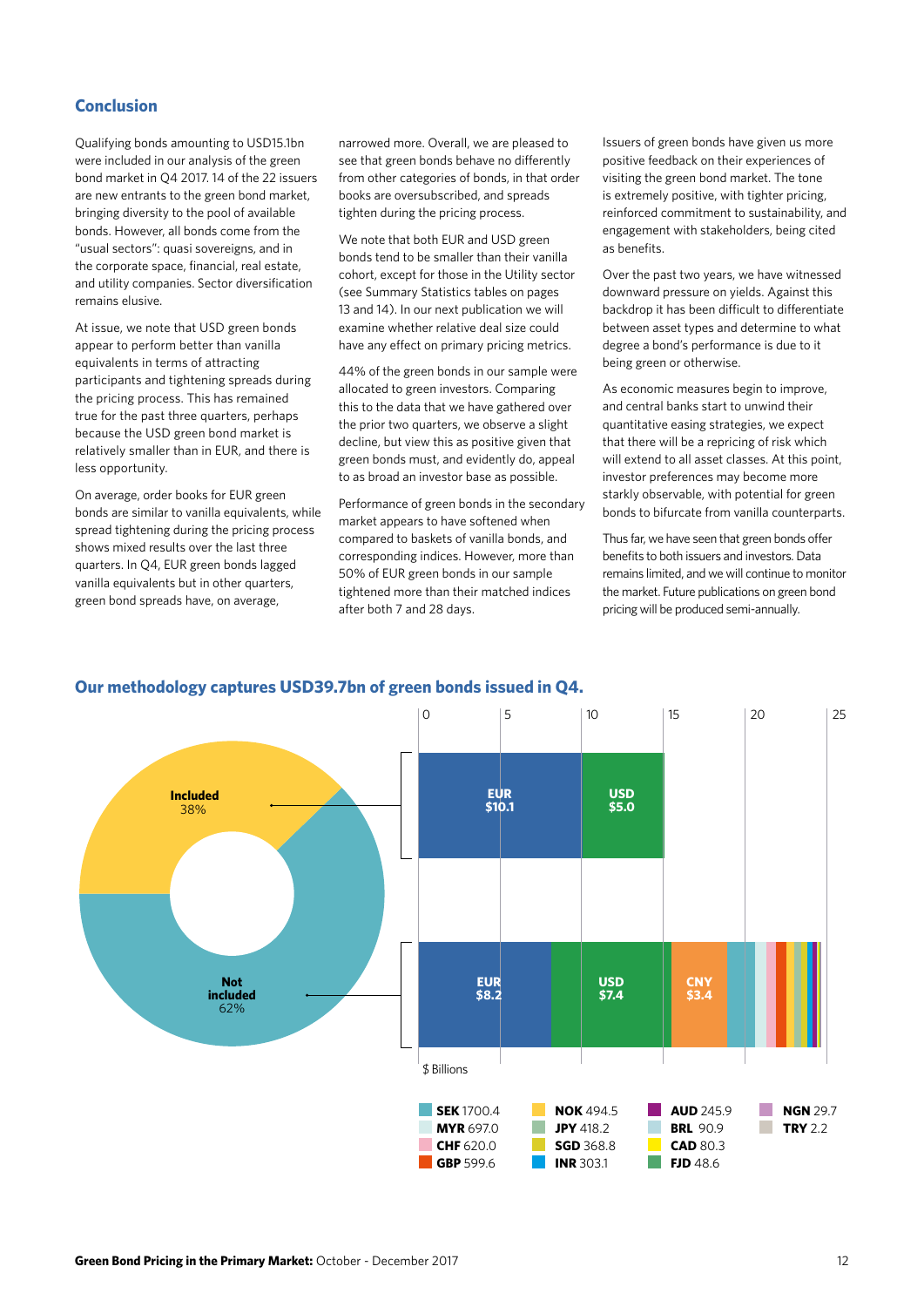**Methodology**: This paper includes labelled green bonds issued during Q4 2017, with the exception of EBRD 2021, announced 28/09/2017. We have included all labelled green bonds meeting the following specifications:

- Announcement date between 30/09/2017 and 31/12/2017
- **Denominated either EUR or USD**
- Size >= USD300m
- **Investment grade rated**
- Minimum term to maturity of three years at issue
- **Consistent with the Climate Bonds** Taxonomy
- Amortising, perpetual, and other nonvanilla structures are excluded

We have designed these parameters to capture the most liquid portion of the

market, while not limiting diversity. Paucity of data remains a challenge. All historical data is based on asset swap spreads for EUR denominated bonds. For USD denominated bonds, spreads are against a US Treasury benchmark. All historical spread data is sourced from Thomson Reuters EIKON.

**Comparable Baskets:** Baskets for comparison include bonds meeting the above criteria with a use of proceeds which is not stated as green. To be included, bonds must have adequate data available. Baskets are equally weighted, and are organised according to:

- Currency
- **Bloomberg Industry Classification Scheme** Level 1
- Bloomberg Composite Rating
- Where possible, we have added a maturity dimension

# **Composition of sample**

| <b>EUR</b> | <b>Quasi Covered AA A</b> |              |    | <b>BBB</b> |
|------------|---------------------------|--------------|----|------------|
| 1 to 3     |                           | 2            |    |            |
| 3 to 5     | 1                         | $\mathbf{1}$ | -3 |            |
| 5 to 7     |                           |              |    |            |
| 7 to 10    |                           |              |    | 3          |
| 10+        |                           |              |    |            |

| <b>USD</b>        | Quasi | A | <b>BBB</b>     |  |
|-------------------|-------|---|----------------|--|
| 1 to 3            | 5     |   |                |  |
| 3 <sub>to</sub> 5 |       |   |                |  |
| 5 to 7            |       |   |                |  |
| <b>7 to 10</b>    |       |   | 1              |  |
| 10+               |       |   | $\overline{2}$ |  |

# **EUR Summary Statistics of bonds used for comparison**

Bonds issued in Q4 2017 sharing similar characteristics to green bonds in our sample

|                                                        | <b>Number of</b><br><b>bonds</b> | <b>Average Coupon</b><br>(par weighted) | <b>Maturity</b>  | <b>Deal Size</b><br><b>EURbn</b> |
|--------------------------------------------------------|----------------------------------|-----------------------------------------|------------------|----------------------------------|
| Toyota Motor Credit Corp 0% 21/07/2021                 | $\mathbf{1}$                     | 0%                                      | $\overline{4}$   | 0.6                              |
| Ferrovie dello Stato Italiane SpA 0.875% 07/12/2023    | $\mathbf{1}$                     | 0.875%                                  | 6                | 0.6                              |
| Consumer Discretionary 6-10 years                      | $\overline{4}$                   | 0.87%                                   | 8                | 0.775                            |
| Landesbank Baden-Wuerttemberg 0.2% 13/12/2021          | $\mathbf{1}$                     | 0.2%                                    | $\overline{4}$   | 0.75                             |
| Mizuho Financial Group Inc. 0.956% 16/10/2024          | $\mathbf{1}$                     | 0.956%                                  | $\overline{7}$   | 0.5                              |
| Sumitomo Mitsui Financial Group Inc. 0.934% 11/10/2024 | $\mathbf{1}$                     | 0.934%                                  | $\overline{7}$   | 0.5                              |
| Berlin Hyp AG 1.125% 25/10/2027                        | $\mathbf{1}$                     | 1.125%                                  | 10               | 0.5                              |
| A Financial Corporates 6-11 Years                      | 3                                | 1.25%                                   | 9                | 0.8                              |
| China Development Bank 0.375% 16/11/2021               | $\mathbf{1}$                     | 0.375%                                  | $\overline{4}$   | 1.0                              |
| Development Banks 5-7 Years                            | $\overline{4}$                   | 0.243%                                  | 6                | 1.3                              |
| Swedbank AB 0.25% 07/11/2022                           | $\mathbf{1}$                     | 0.25%                                   | 5                | 0.5                              |
| Westpac Banking Corp 0.625% 22/11/2024                 | $\mathbf{1}$                     | 0.625%                                  | $\overline{7}$   | 0.5                              |
| AA Financial Corporates 10 Years                       | 2                                | $1\%$                                   | 10               | 1.1                              |
| Innogy Finance BV 1.25% 19/10/2027                     | $\mathbf{1}$                     | 1.25%                                   | 10 <sup>°</sup>  | 0.85                             |
| Gas Natural Fenosa Finance BV 0.875% 15/05/2025        | $\mathbf{1}$                     | 0.875%                                  | 8                | 0.8                              |
| Orsted A/S 1.5% 26/11/2029                             | $\mathbf{1}$                     | 1.5%                                    | 12               | 0.75                             |
| Iren SpA 1.5% 24/10/2027                               | $\mathbf{1}$                     | 1.5%                                    | 10 <sup>10</sup> | 0.5                              |
| <b>BBB Utilities 10 Years</b>                          | 3                                | 1.4375%                                 | 11               | 0.48                             |
| Deutsche Hypothekenbank AG 0.125% 23/11/2023           | $\mathbf{1}$                     | 0.125%                                  | 6                | 0.5                              |
| Covered Bonds 6-10 Years                               | 2                                | 0.4%                                    | 8                | 1.0                              |